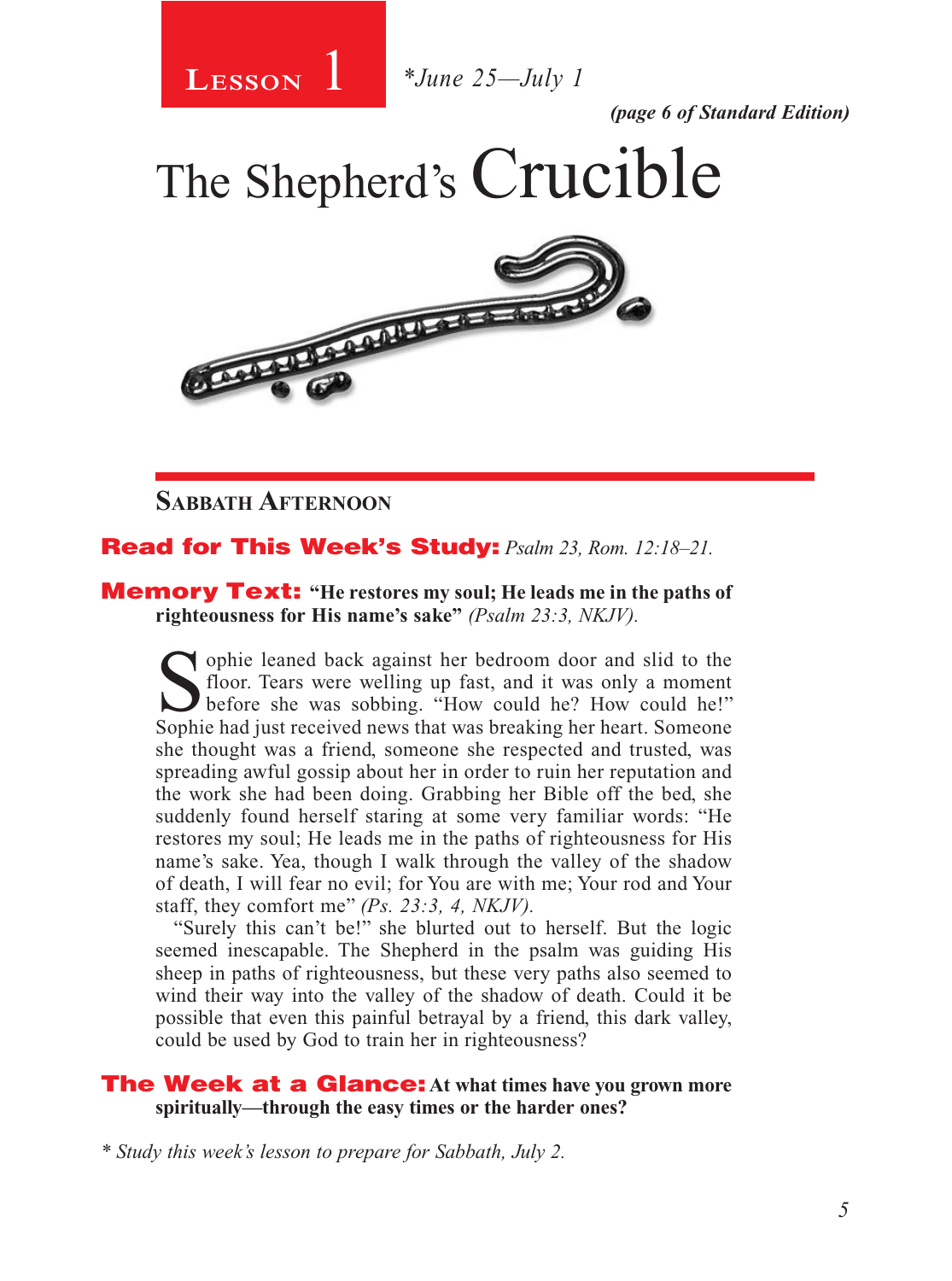# **A Guide for the Journey: The Shepherd**

"The Lord is my shepherd; I shall not want" *(Ps. 23:1, NKJV)*.

Some children were asked to draw a picture of God. Without exception, each one drew a picture with a heart somewhere in it. When asked why, they declared unanimously that God is love. It was as simple as that.

It is easy to have a good opinion of God and His purposes when everything is going well. But as we grow older and life becomes harder and more complicated, our view of God often changes. God doesn't change, of course *(Heb. 13:8, James 1:17)*, but we do.

Because of the pastoral lifestyle of the people in Old Testament times, Psalm 23 uses the image of a shepherd to describe the way God cares for us. The symbol of a shepherd is used for God—in both the Old Testament and the New Testament. It's a wonderful picture and one that is changeless, too. Before we look at Psalm 23, let's survey how different Bible writers understand the work and character of the Shepherd throughout the Bible.

#### What **do you learn about the Shepherd from each text?**

| <i>Jer.</i> 23:3, 4 |
|---------------------|
|                     |
|                     |
|                     |
| 1 Pet. 2:25         |

Now **turn to Psalm 23. What does the Shepherd do to care for His sheep?**

**What does it mean to you to know that there is Someone like this caring for you? How could you use this picture to encourage someone whose picture of God has been obscured because of his or her own struggles, whatever they are?**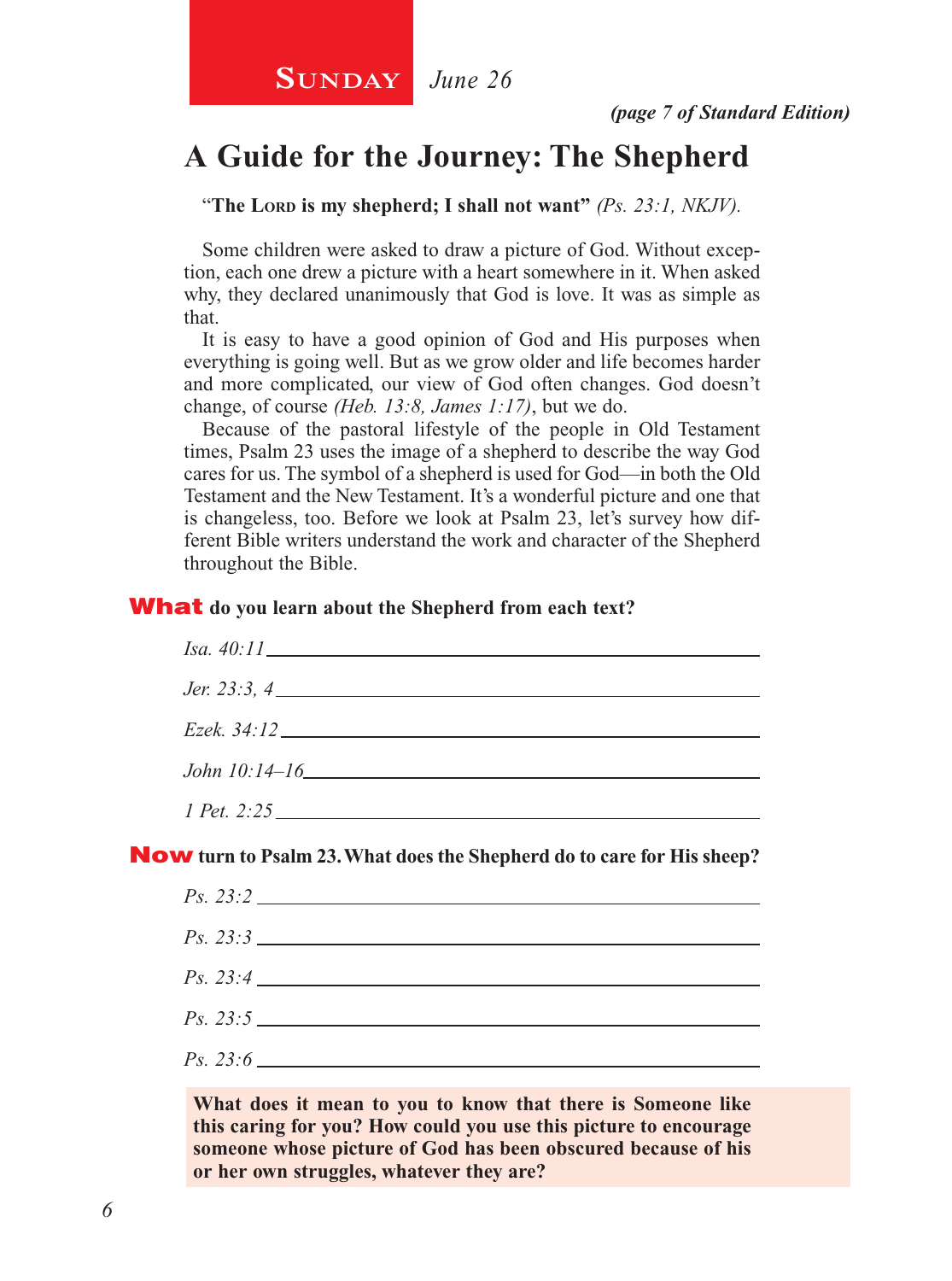# **Locations on the Journey**

**"He leads me in right paths for his name's sake"** *(Ps. 23:3, NRSV).*

Imagine the "paths of righteousness" *(Ps. 23:3)* stretching out before you, way out into the distance. You cannot see the end, but you know that at the end of the journey is home, God's house. As you focus a little closer to you, do you see where the path leads? You can see some places clearly, but other parts are totally obstructed by large or dangerous obstacles. Sometimes the path disappears over a ridge. Some parts of the path are easy to walk along; others are difficult. It was just like this as Israel traveled from Egypt to the Promised Land, and it is described the same way in this psalm.

## **Identify** from Psalm 23 the locations that David sees the sheep pass**ing through when following the paths of righteousness as they make their way to the house of the Lord.**

\_\_\_\_\_\_\_\_\_\_\_\_\_\_\_\_\_\_\_\_\_\_\_\_\_\_\_\_\_\_\_\_\_\_\_\_\_\_\_\_\_\_\_\_\_\_\_\_\_\_\_\_ \_\_\_\_\_\_\_\_\_\_\_\_\_\_\_\_\_\_\_\_\_\_\_\_\_\_\_\_\_\_\_\_\_\_\_\_\_\_\_\_\_\_\_\_\_\_\_\_\_\_\_\_ \_\_\_\_\_\_\_\_\_\_\_\_\_\_\_\_\_\_\_\_\_\_\_\_\_\_\_\_\_\_\_\_\_\_\_\_\_\_\_\_\_\_\_\_\_\_\_\_\_\_\_\_

But why are these paths called "paths of righteousness" or "right paths" *(NIV, NRSV)*? Here are four important reasons. First, they are the right paths because they lead to the right destination—the Shepherd's home. Second, they are the right paths because they keep us in harmony with the right Person—the Shepherd Himself. Third, they are the right paths because they train us to be the right people like the Shepherd. Fourth, they are the right paths because they give us the right witness—as we become the right people, we give glory to the Lord. They are "right" or "righteous" paths, whether the going is easy or hard.

It is important to realize that when God leads us, it is not simply a question of His delivering a parcel to the destination. It is much more than guidance and protection. Like the many examples all through the Bible in which God is leading His people (whether it is leading Abraham by His promises or leading Israel by the pillar of fire and cloud), when God is guiding, it is always about His training His people in righteousness.

**How conscious are you that righteousness is the Shepherd's priority for your life? How can trials change your life so that you better reflect the character of Christ?**

\_\_\_\_\_\_\_\_\_\_\_\_\_\_\_\_\_\_\_\_\_\_\_\_\_\_\_\_\_\_\_\_\_\_\_\_\_\_\_\_\_\_\_\_\_\_\_\_\_\_\_\_ \_\_\_\_\_\_\_\_\_\_\_\_\_\_\_\_\_\_\_\_\_\_\_\_\_\_\_\_\_\_\_\_\_\_\_\_\_\_\_\_\_\_\_\_\_\_\_\_\_\_\_\_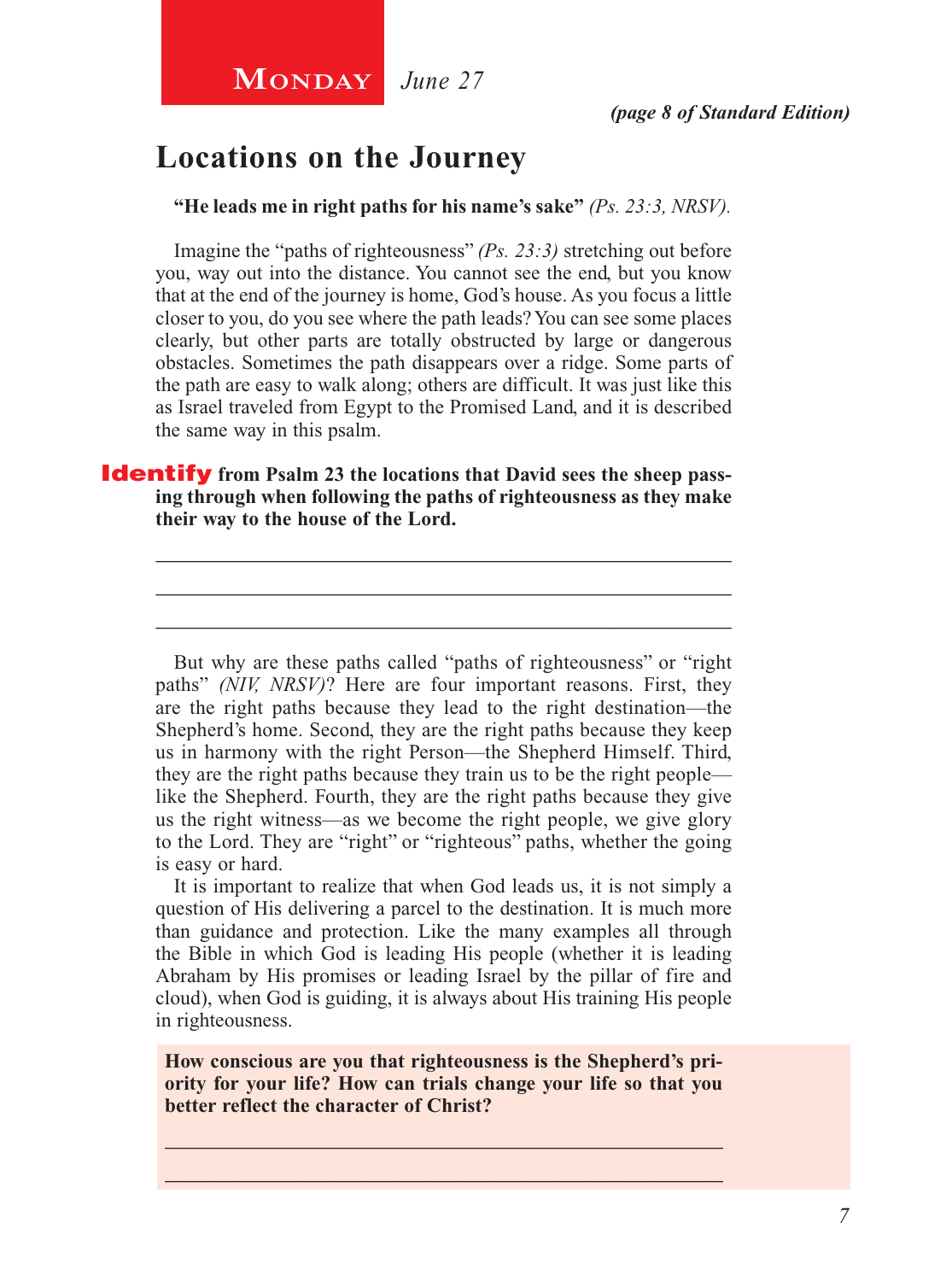# **Unexpected Detour 1: The Valley**

**"Yea, though I walk through the valley of the shadow of death, I will fear no evil; for You are with me; Your rod and Your staff, they comfort me"** *(Ps. 23:4, NKJV).*

It would be nice if the paths of righteousness wound their way only along the grass-covered banks of cool streams. But that is not the way David paints it. Also, along these paths is the valley of the shadow of death—not a place that we are eager to visit! At certain times of the year, the wadis and ravines found in Israel are prone to flash floods that can come unexpectedly and prove overwhelming. These places also are characteristically narrow, with steep sides that block out the light. Hence, "the shadow of death" is an image for "very deep shadow," or "deep darkness."

**Think** about the times you have been in your own "valley of the **shadow of death." What has it been like? Did you have fear, even though you knew that the Shepherd was there? Which Bible texts were most precious to you at that time, and why?**

\_\_\_\_\_\_\_\_\_\_\_\_\_\_\_\_\_\_\_\_\_\_\_\_\_\_\_\_\_\_\_\_\_\_\_\_\_\_\_\_\_\_\_\_\_\_\_\_\_\_\_\_ \_\_\_\_\_\_\_\_\_\_\_\_\_\_\_\_\_\_\_\_\_\_\_\_\_\_\_\_\_\_\_\_\_\_\_\_\_\_\_\_\_\_\_\_\_\_\_\_\_\_\_\_ \_\_\_\_\_\_\_\_\_\_\_\_\_\_\_\_\_\_\_\_\_\_\_\_\_\_\_\_\_\_\_\_\_\_\_\_\_\_\_\_\_\_\_\_\_\_\_\_\_\_\_\_

How **do you think the sheep ended up in the valley? Do you think the sheep went there on their own, or did the Shepherd lead the sheep that way Himself? Justify your answer.** 

Elisabeth Elliot writes, "A lamb who found himself in the valley of the shadow of death might conclude that he had been falsely led. It was needful for him to traverse that darkness in order to learn not to fear. The shepherd is still with him."—*Quest for Love* (Grand Rapids, MI: Revell Books, 1996), p. 218.

\_\_\_\_\_\_\_\_\_\_\_\_\_\_\_\_\_\_\_\_\_\_\_\_\_\_\_\_\_\_\_\_\_\_\_\_\_\_\_\_\_\_\_\_\_\_\_\_\_\_\_\_ \_\_\_\_\_\_\_\_\_\_\_\_\_\_\_\_\_\_\_\_\_\_\_\_\_\_\_\_\_\_\_\_\_\_\_\_\_\_\_\_\_\_\_\_\_\_\_\_\_\_\_\_ \_\_\_\_\_\_\_\_\_\_\_\_\_\_\_\_\_\_\_\_\_\_\_\_\_\_\_\_\_\_\_\_\_\_\_\_\_\_\_\_\_\_\_\_\_\_\_\_\_\_\_\_

**Have you ever felt that you have been "falsely led" into the valley? How did you respond to God during this time? Why do you think the Shepherd might be willing to risk being misunderstood by permitting us to enter a dark valley?**

\_\_\_\_\_\_\_\_\_\_\_\_\_\_\_\_\_\_\_\_\_\_\_\_\_\_\_\_\_\_\_\_\_\_\_\_\_\_\_\_\_\_\_\_\_\_\_\_\_\_\_\_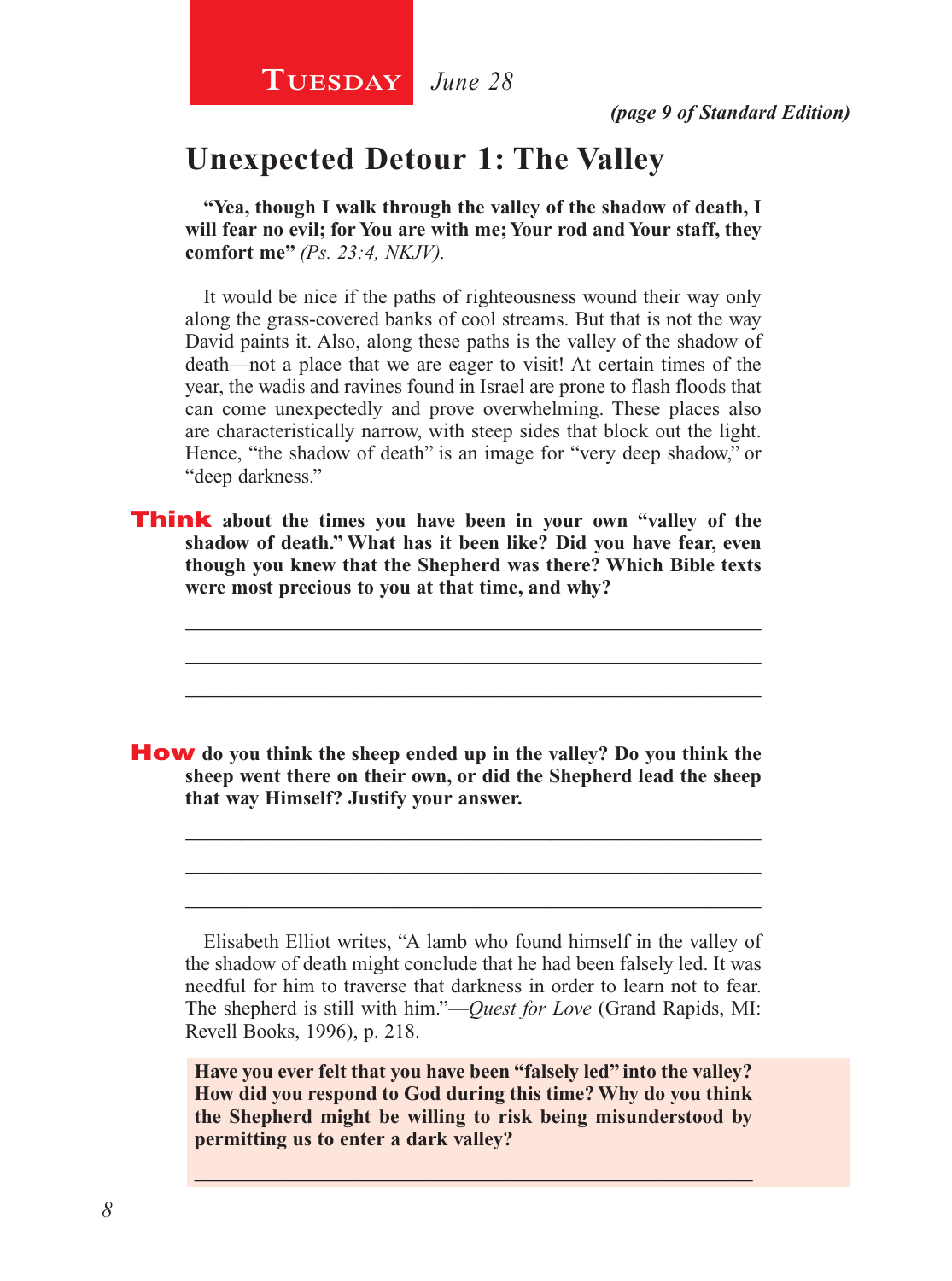## **Unexpected Detour 2: The Surrounded Table**

**"You prepare a table before me in the presence of my enemies; You anoint my head with oil; my cup runs over"** *(Ps. 23:5, NKJV)*.

Throughout our lives, we will inevitably bump into some enemies. How do you deal with them? Have you ever lain awake at night, tossing and turning, dreaming up ways to take revenge on those who are trying to hurt you or destroy your work? It can be hard for Christians to know how to handle enemies.

## What **types of enemies have you had in your life? How have you responded to those who have tried to hurt you or those you care for? How well did you follow Christ's words to us in Matthew 5:44, or Paul's in Romans 12:18–21?**

In Psalm 23:5, David shows us an interesting way of dealing with enemies. He obscures their presence by looking instead at what God is doing in his behalf. And God is there preparing a banquet for him.

\_\_\_\_\_\_\_\_\_\_\_\_\_\_\_\_\_\_\_\_\_\_\_\_\_\_\_\_\_\_\_\_\_\_\_\_\_\_\_\_\_\_\_\_\_\_\_\_\_\_\_\_ \_\_\_\_\_\_\_\_\_\_\_\_\_\_\_\_\_\_\_\_\_\_\_\_\_\_\_\_\_\_\_\_\_\_\_\_\_\_\_\_\_\_\_\_\_\_\_\_\_\_\_\_

In David's culture, when an honored guest came for a feast, the host would anoint his head with oil as the guest was about to enter the banqueting hall. The oil was a mixture of olive oil and perfume. Then the guest would be seated in front of far more food than one could ever eat.

## How **could the three items (table, oil, cup) in Psalm 23:5 help to remind us about how God provides, even when we are in the valley?**

As Paul reminds us, "our struggle is not against enemies of blood and flesh, but against the rulers, against the authorities, against the cosmic powers of this present darkness, against the spiritual forces of evil in the heavenly places" *(Eph. 6:12, NRSV)*. Our enemies include those we see and those we don't. Whether we like it or not, we are surrounded. Yet, when we are with the Shepherd, not one enemy, visible or invisible, can steal what He has provided for us.

\_\_\_\_\_\_\_\_\_\_\_\_\_\_\_\_\_\_\_\_\_\_\_\_\_\_\_\_\_\_\_\_\_\_\_\_\_\_\_\_\_\_\_\_\_\_\_\_\_\_\_\_ \_\_\_\_\_\_\_\_\_\_\_\_\_\_\_\_\_\_\_\_\_\_\_\_\_\_\_\_\_\_\_\_\_\_\_\_\_\_\_\_\_\_\_\_\_\_\_\_\_\_\_\_

**Reflect on how the Shepherd has treated you when you have been surrounded by enemies. What can you see in these times that can enable you to give thanks even during such difficulties?**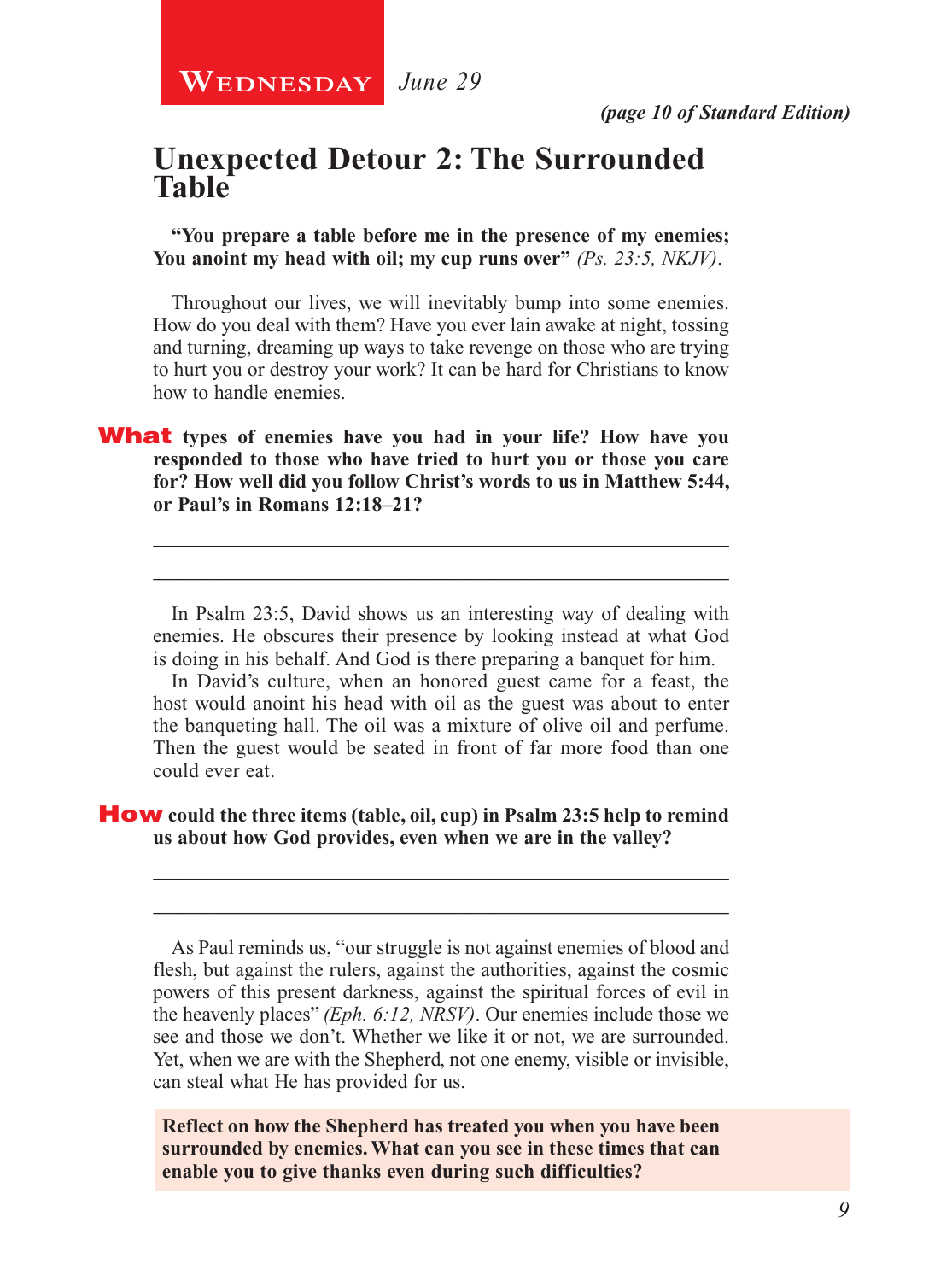# **A Certain Promise for the Journey**

**"Surely goodness and mercy shall follow me all the days of my life;**  and I will dwell in the house of the Lord forever" (Ps. 23:6, NKJV).

When we are in the valley or surrounded by enemies, it is sometimes tempting to believe that we have been left alone. It does not always feel as though God has been doing much; we reason that if He had been helping, we wouldn't be in this situation to begin with. But David obviously does not see it like this.

**In** spite of his trials, what two things does David say in Psalm 23:6 that **he is certain of?** *(See also Eph. 1:4, 2 Pet. 1:10, and Heb. 11:13–15.)*

Some translations say that goodness and unfailing love (God's covenantal commitment) will "follow" me all the days of my life. However, the original verb is much stronger, and the text should read that goodness and unfailing love will "pursue" me all the days of my life. (In fact, it's the same Hebrew verb used in such verses as Genesis 14:14, Joshua 10:19, and 1 Samuel 25:29, where the idea of "pursuit" is very clear.)

\_\_\_\_\_\_\_\_\_\_\_\_\_\_\_\_\_\_\_\_\_\_\_\_\_\_\_\_\_\_\_\_\_\_\_\_\_\_\_\_\_\_\_\_\_\_\_\_\_\_\_\_ \_\_\_\_\_\_\_\_\_\_\_\_\_\_\_\_\_\_\_\_\_\_\_\_\_\_\_\_\_\_\_\_\_\_\_\_\_\_\_\_\_\_\_\_\_\_\_\_\_\_\_\_

What **picture do you get in your mind when you imagine goodness and unfailing love "pursuing" you? What do you think David meant to tell us about God by describing His care for us this way?**

No matter how deep the valley or how persistent the enemies, the certainty of God's goodness and unfailing love and the certainty of His guidance to the very end of our journey is unquestionable. If these thoughts could sustain Jesus through Calvary, we should take heart, as well.

\_\_\_\_\_\_\_\_\_\_\_\_\_\_\_\_\_\_\_\_\_\_\_\_\_\_\_\_\_\_\_\_\_\_\_\_\_\_\_\_\_\_\_\_\_\_\_\_\_\_\_\_ \_\_\_\_\_\_\_\_\_\_\_\_\_\_\_\_\_\_\_\_\_\_\_\_\_\_\_\_\_\_\_\_\_\_\_\_\_\_\_\_\_\_\_\_\_\_\_\_\_\_\_\_

There are times, however, when those we care for are full of questions. Like David, the best way to address these concerns is often not with a theological description of what God can do. Rather, as David shows us in Psalm 23:6, it is through an affirmation, the sharing of a personal conviction, of the truth about our God.

**What evidence is there from your own knowledge of God that can illustrate the certainty that His goodness and unfailing love pursue us? What evidence could you add from the Bible? How could you share this with those who may be questioning the certainty of God's care? How is the Cross the greatest example of this "pursuit"?**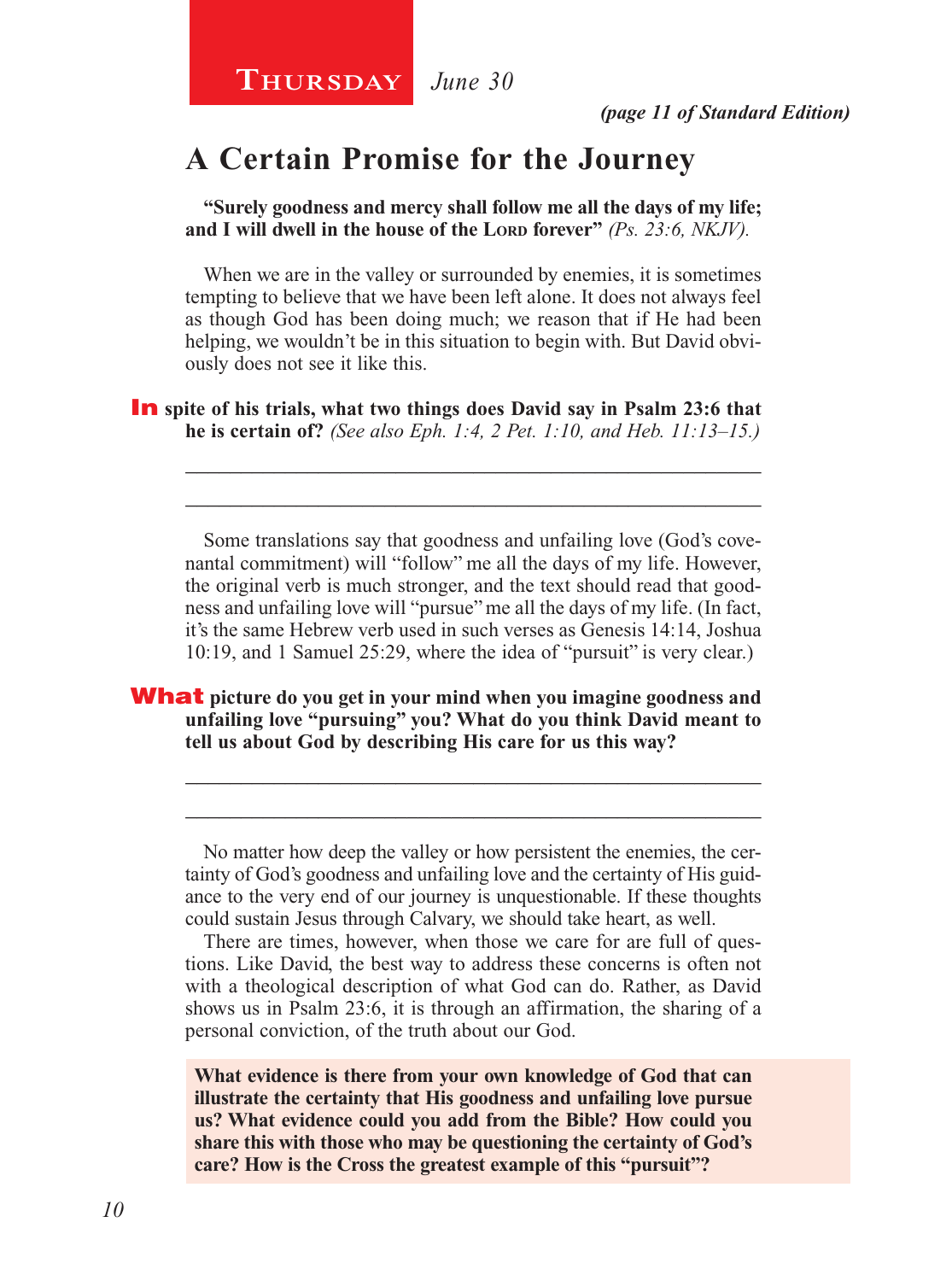# **FRIDAY** July 1

#### *(page 12 of Standard Edition)*

**Further Thought:** Read Ellen G. White, "Missionaries in the Home," p. 143, in *Testimonies for the Church*, vol. 4; "The Divine Shepherd," pp. 476–484, in *The Desire of Ages*.

"Those who are finally victorious will have seasons of terrible perplexity and trial in their religious life; but they must not cast away their confidence, for this is a part of their discipline in the school of Christ, and it is essential in order that all dross may be purged away. The servant of God must endure with fortitude the attacks of the enemy, his grievous taunts, and must overcome the obstacles which Satan will place in his way. . . .

"But if you keep looking up, not down at your difficulties, you will not faint in the way, you will soon see Jesus reaching His hand to help you, and you will only have to give Him your hand in simple confidence, and let Him lead you. As you become trustful, you will become hopeful. . . .

"You will find help in Christ to form a strong, symmetrical, beautiful character. Satan cannot make of none effect the light shining forth from such a character. . . . God has given us His best gift, even His onlybegotten Son, to uplift, ennoble, and fit us, by putting on us His own perfection of character, for a home in His kingdom."—Ellen G. White, *Messages to Young People*, pp. 63, 64.

## Discussion Questions:

Ê **To what extent have you been aware that the "terrible perplexity and trial" that comes into your life may actually be part of your "discipline in the school of Christ"?**

 $\Theta$  How might our help, comfort, and encouragement to those in **the valley be part of the Shepherd's way of getting people through their crises? What things can you as a church do to be better used by the Lord to help those in need?**

 $\bullet$  In class, go around and have each person talk about how good**ness and mercy "pursued" them. What can you learn from one another's experiences?**

 $\bullet$  Think about the last hours of Christ's life, as He entered into **the crucible. From what you can tell, either from the Bible or Ellen G. White (***The Desire of Ages* **is a great source), how was Jesus, in His humanity, able to endure? What can we take from His example for ourselves in whatever crucibles we face, as well?**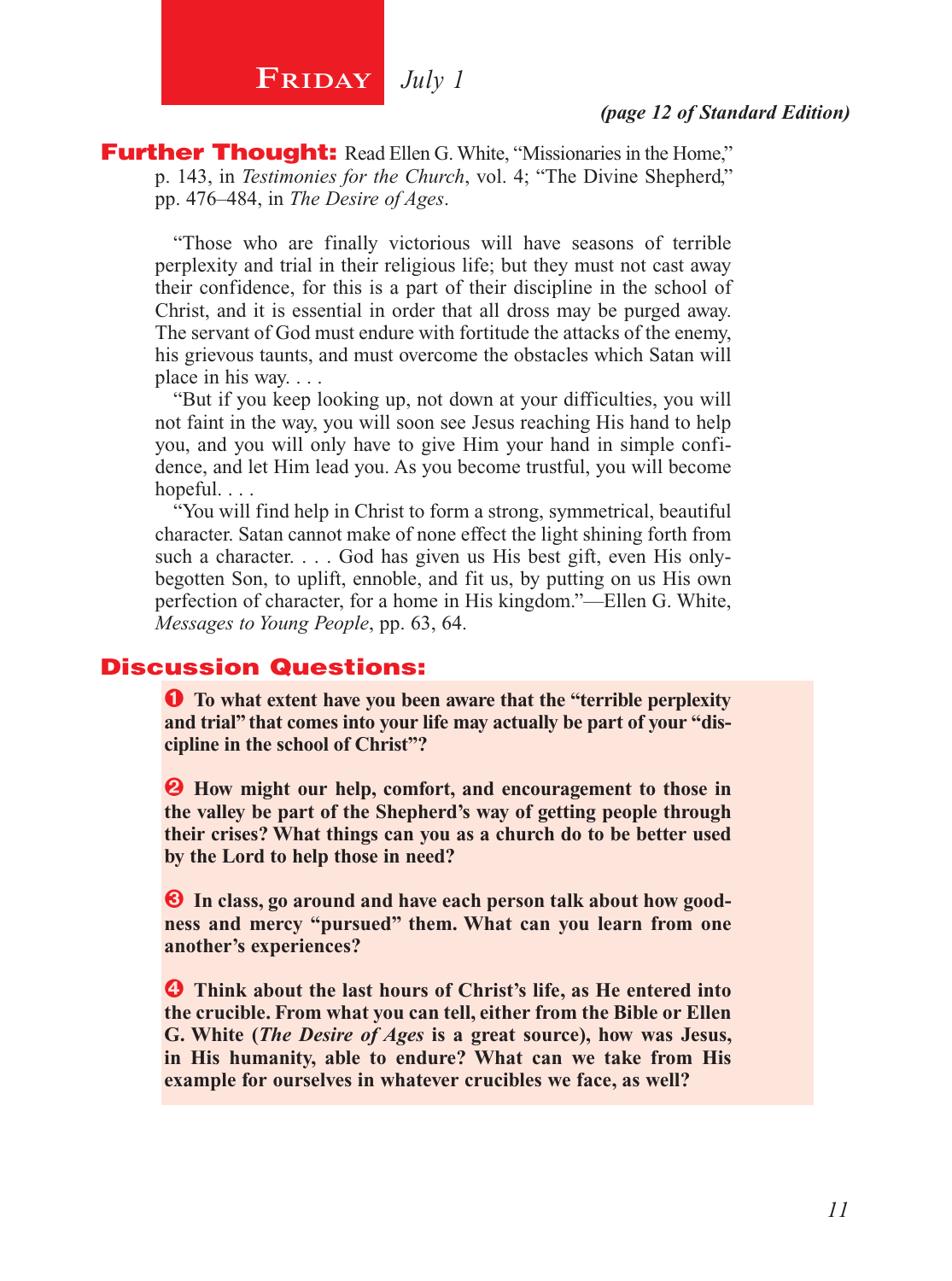INSIDES*tory* 

# Part 1: Possessed at 11

*By* Andrew McChesney

Sweat poured down 11-year-old Eduardo's face as he raced his skateboard back and forth on the street outside his house on a hot summer morning.

"Eduardo Ferreira dos Santos!" his mother called. "Come in and take a shower before lunch."

Perspiring and panting, Eduardo headed straight for the kitchen, forgetting the shower and thinking only about lunch. Eduardo ignored a stranger seated in the living room, waiting for her nails to be painted. His mother ran her own home business, a beauty salon offering manicures and haircuts.

Before Eduardo reached the kitchen, he was stopped by his 12-year-old sister. "Sit down and catch your breath," she said.

Eduardo obediently plopped down onto a chair. Immediately, an unholy shriek escaped his lips. His body began to convulse. His mother rushed to him. A low, distorted voice spoke from Eduardo's mouth, telling his mother to hand over her son or watch him die. Eduardo's mother began to cry.

"Don't worry," the stranger told Eduardo's mother. "Your son has been chosen to be part of our group. I am a Candomblé leader."

Eduardo's mother had heard about Candomblé, a religion that arrived in Brazil on slave ships from Africa in the early 19th century. Candomblé teaches that people can be possessed by the spirits of gods. The spirits, however, aren't gods but fallen angels. Eduardo had been possessed by one of them, an evil spirit from a legion that surrounded the stranger.

After some time, the evil spirit left, and Eduardo returned to normal. He didn't remember the incident, but his mother couldn't forget, and she took him to the Candomblé temple. The temple priests welcomed Eduardo like a king.

"What an honor," one said. "You have been handpicked," said another.

Only 11, Eduardo was introduced to spiritism and devil worship. Over the next seven years, he spent much time at the temple, learning to be a priest. Evil spirits spoke to him and through him. The most important lesson, they said, was never to leave a job undone. If he started a task, he had to finish it.

As an adult, Eduardo became high priest of a temple. He earned money from people who wanted him to curse their enemies. But the evil spirits forbade him from cursing Seventh-day Adventists and other Protestant Christians. "They are protected," the spirits said, adding that any attempt to curse them would cause Eduardo to lose his powers. The spirits also banned Eduardo from communicating with Adventists and other Protestants.

Eduardo found a common-law wife, Sidilene Silva de Oliveira, and they had a son, Eduardo Junior. Life was peaceful until Junior said he wanted to join the Seventh-day Adventist Church.

*Your Thirteenth Sabbath Offering will help open eight churches in the South American Division, including four in Brazil, where* Eduardo Ferreira dos Santos *lives.*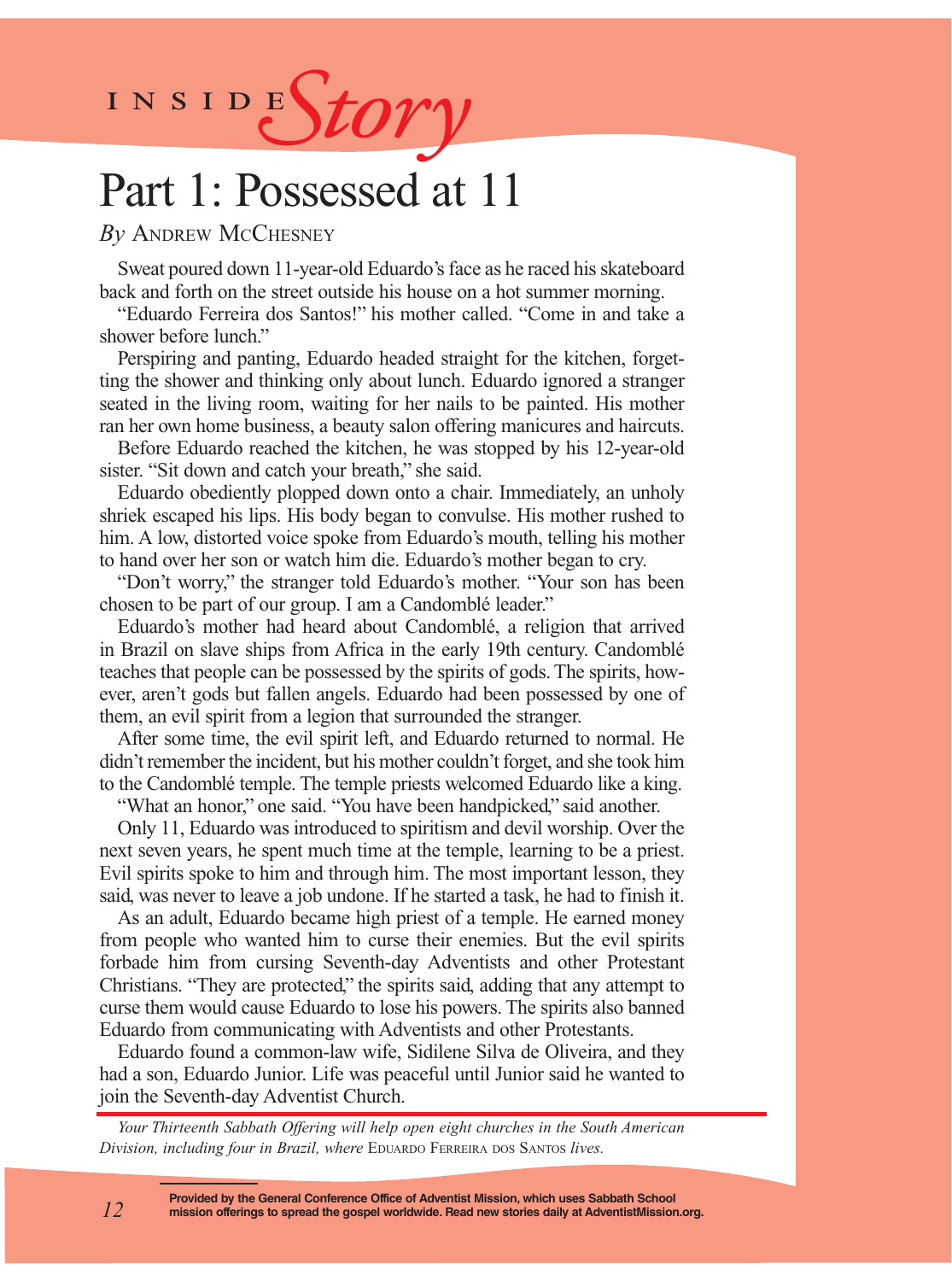## Key Text: *Psalm 23:3*

## Study Focus: *Psalm 23, Rom. 12:18–21.*

# *Part I: Overview*

We are starting a long but all-important journey this quarter—a journey into the meaning of suffering, evil, and death. Yes, suffering can be studied as a separate phenomenon of human existence; it can be studied from a scientific or psychological perspective in such terms as *perception*, *affections*, and *consequences*. However, the biblical view on suffering is much deeper. The Bible explains the origin of suffering—an origin that exonerates God from any responsibility for bringing sin into existence. The Bible also shows how God uses suffering as a transformational framework for our own enrichment, victory, and eternal life. If we imagine life as a journey, Psalm 23 is one of the best places to start, because it talks about a path. This path takes us through the highs and lows of our lives. More important, Someone is guiding us on that path. That Someone is more than a Guide; He is a caring and loving Shepherd. The most important questions for our journey, for our highs and lows, are: Do we know the Shepherd? Do we trust Him whatever happens or wherever He may decide to take us?

Lesson Themes: This week's lesson highlights three major themes.

- 1. It is very important to understand that our life is a journey that takes different turns.
- 2. It also is crucial to remember that this path does not wind chaotically, by chance. God is our Guide and Shepherd, and He may allow us to traverse, or actively take us through, the valleys of suffering and death. But God does not expect us to make this journey blindfolded. Rather, He gives us a sure promise that He will lead us to salvation.
- 3. There is no way to survive the crucibles of life if we do not trust our Shepherd to take us through them.

# *Part II: Commentary*

### **The Two Paths**

One biblical representation of life is of a path through a landscape. This path follows a trajectory from birth to death. There are not one but two paths. The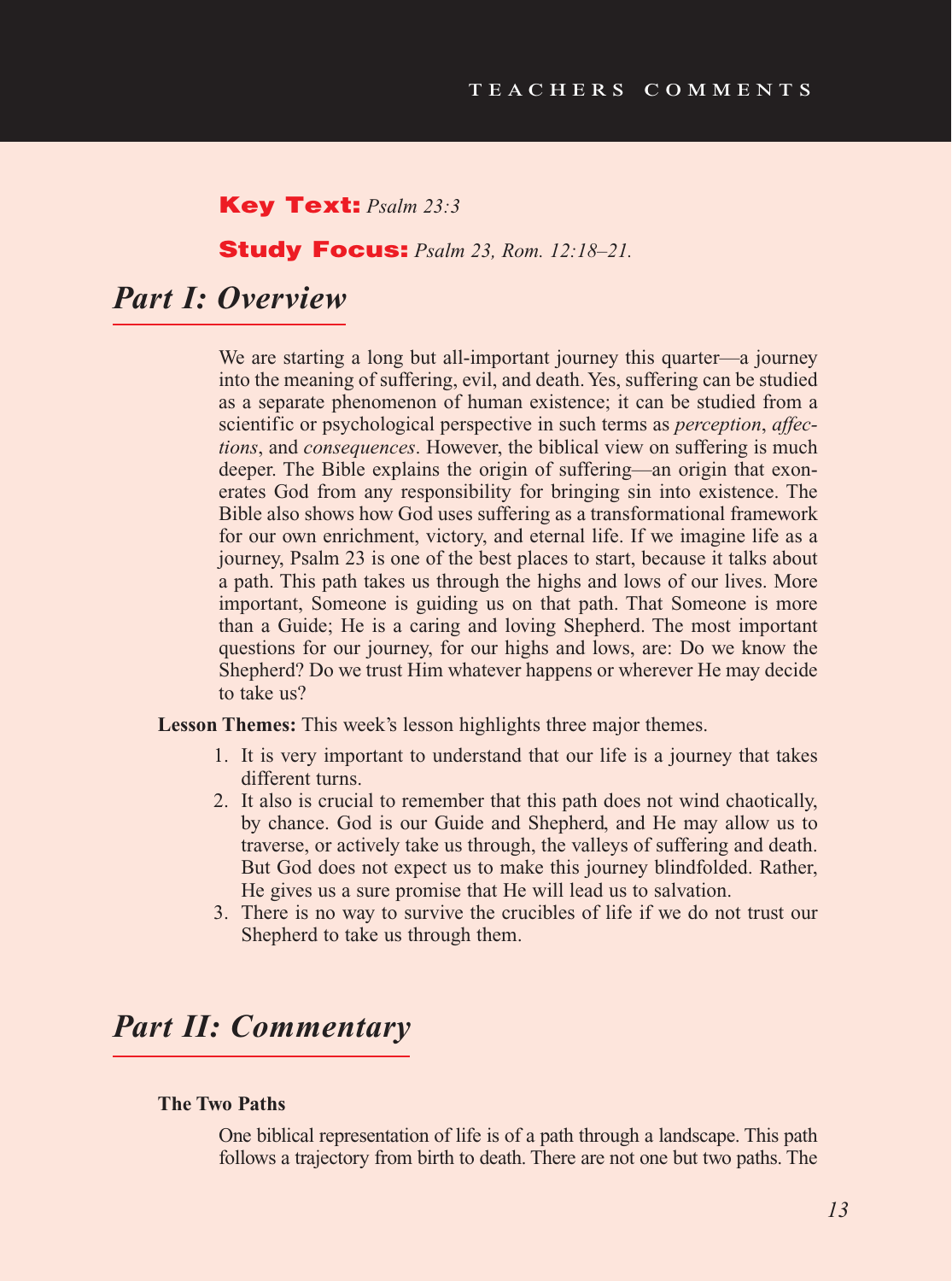first is the good path, the path of justice or righteousness *(Prov. 8:20)*  that leads to prosperity and life *(Ps. 1:2, 3)*, for God Himself makes the path smooth *(Prov. 2:8, Isa. 26:7)*. Those who walk on the good or righteous path are guided by the divine Word that serves as a lamp for their feet when life is dark *(Ps. 119:105)*. Eventually, their path becomes progressively brighter as the midday *(Prov. 4:18)*. Those on this path also acknowledge God in all aspects of life *(Prov. 3:5, 6)*. Although this path leads to life, it is narrow, and few walk on it *(Matt. 7:14)*. The second path is the bad, or the sinful, path. This is the wide path that leads to iniquity, superficial existence, and death *(Ps. 1:4, 5; Prov. 14:12; Matt. 7:13).*

The paths of our lives are visible to God; He examines them *(Prov. 5:21)* and warns us: "Do not enter the path of the wicked, and do not walk in the way of evil" *(Prov. 4:14, NKJV; see also Ps. 1:1)*. If someone is on the wrong, sinful path, God calls him or her to move to the good one: " 'As I live,' says the Lord God, 'I have no pleasure in the death of the wicked, but that the wicked turn from his way and live. Turn, turn from your evil ways! For why should you die, O house of Israel?' " *(Ezek. 33:11, NKJV)*.

Two conclusions emerge from this brief Bible study:

(1) Yes, the end of each of the two paths is determined: the path of righteousness leads to life, and the path of iniquity leads to death. But being on one path or another is a matter of our choice. (2) If we decide to be on the path of righteousness, God promises that the righteous path will take us to life. Yes, the path of righteousness may be narrow; it may take us through dark mountains or valleys that may require additional light, food, persistence, patience, or strength. But the path of righteousness will end with light, happiness, and life. Through the prophet Isaiah, God promises to those who trust in Him that His path will become a highway, easy to traverse: "A highway shall be there, and a road, and it shall be called the Highway of Holiness. The unclean shall not pass over it, but it shall be for others. Whoever walks the road, although a fool, shall not go astray" *(Isa. 35:8, NKJV).*

#### **Religion as a Path**

As in other Eastern worldviews, the Bible depicts the concept of "religion" as a path or journey. Enoch "walked with God three hundred years" *(Gen. 5:22, NKJV).* The prophet Micah depicts a time when many people from around the world will say: " 'Come, and let us go up to the mountain of the LORD. . . . He will teach us His ways, and we shall walk in His paths.' . . . For all people walk each in the name of his god, but we will walk in the name of the Lord our God forever and ever" *(Mic. 4:2, 5, x) NKJV)*. God calls His people to walk faithfully before Him *(1 Kings 3:14, 1 Kings 9:4, Prov. 10:9, Zech. 3:7)*, and when they wander off the path, God calls them back: " 'Stand in the ways and see, and ask for the old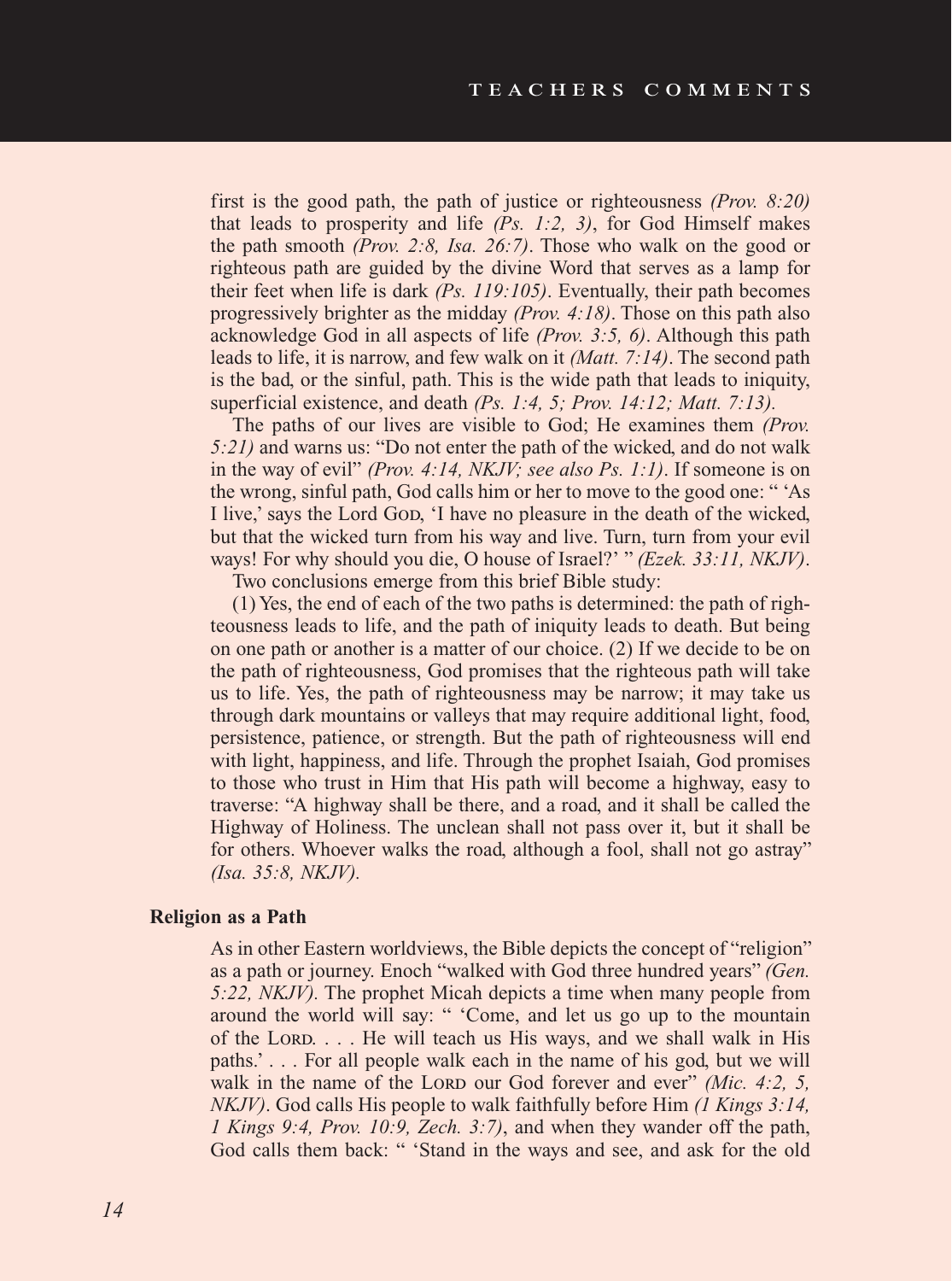paths, where the good way is, and walk in it; then you will find rest for your souls' " *(Jer. 6:16, NKJV).*

Fledgling Christianity was at first called "the Way" *(Acts 9:2; Acts 19:9, 23; Acts 22:4; Acts 24:14, 22)* or " 'the way to be saved' " *(Acts 16:17, NIV).* Apollos was "instructed in the way of the Lord" and received even more instruction while on it *(Acts 18:25, 26, NKJV).* The apostle Paul also associates religion with "walking" and insists that Christians can "no longer walk as the rest of the Gentiles walk, in the futility of their mind" *(Eph. 4:17, NKJV)*. The apostle John exhorts us to "walk" in God's commandments and in His love *(2 John 1:6)*.

Jesus declared about Himself: " 'I am the way, the truth, and the life. No one comes to the Father except through Me' " *(John 14:6, NKJV).* The combination of "way," "truth," and "life" constitutes three major pillars of the Christian religion. Now, we may ask, Is the Christian religion important? Is it still relevant today? It is true that the history of Christianity is littered with apostasy, abuse, deception, and corruption; numerous times Christianity took divergent routes from Christ's path. But this does not mean there is no path of righteousness to be followed. Jesus remains the Path, and He promises us that His path is the truth and that it will take us to life, eternal life. Jesus not only is the Path; but He also is, as He says about Himself, " 'the good shepherd' " *(John 10:11, NKJV)*. What does that mean? Jesus explains: " 'I know My sheep, and am known by My own' " *(John 10:14, NKJV)*, including those from other folds *(see John 10:16, NKJV)*. There is more. Jesus as " 'the good shepherd gives His life for the sheep' " *(John 10:11, NKJV; see also John 10:15)* and will give " 'them eternal life, and they shall never perish; neither shall anyone snatch them out of My hand' " *(John 10:28, NKJV)*. So, following Christ on His path, the path of His righteousness, is the only and sure path to life *(Acts 4:12).* Even if it is narrow, even if it has crucibles, it is the only, and the best, path to life. Our Shepherd will take us there.

The Western concept and word "religion" comes from the Latin *re* (again) plus *ligare* (connect, tie)—to tie again, to reconnect. While it has been developed in the Western Christian environment, this term makes sense from the biblical perspective, too, and can be connected to the biblical view of religion as a "path" and "journey." When humanity took the path to perdition, we lost the connection with God. Religion is that process through which humans and God are reconnected. But how do we reconnect with God? If religion is a "path" or "journey," it is not an atemporal, ahistorical phenomenon, as in the pagan mythological or philosophical religions. Rather, in the biblical view, religion (or the reconnection of humanity with divinity) is a process in time and space. It is a personal and historical journey, both for God and for us. God comes to us and meets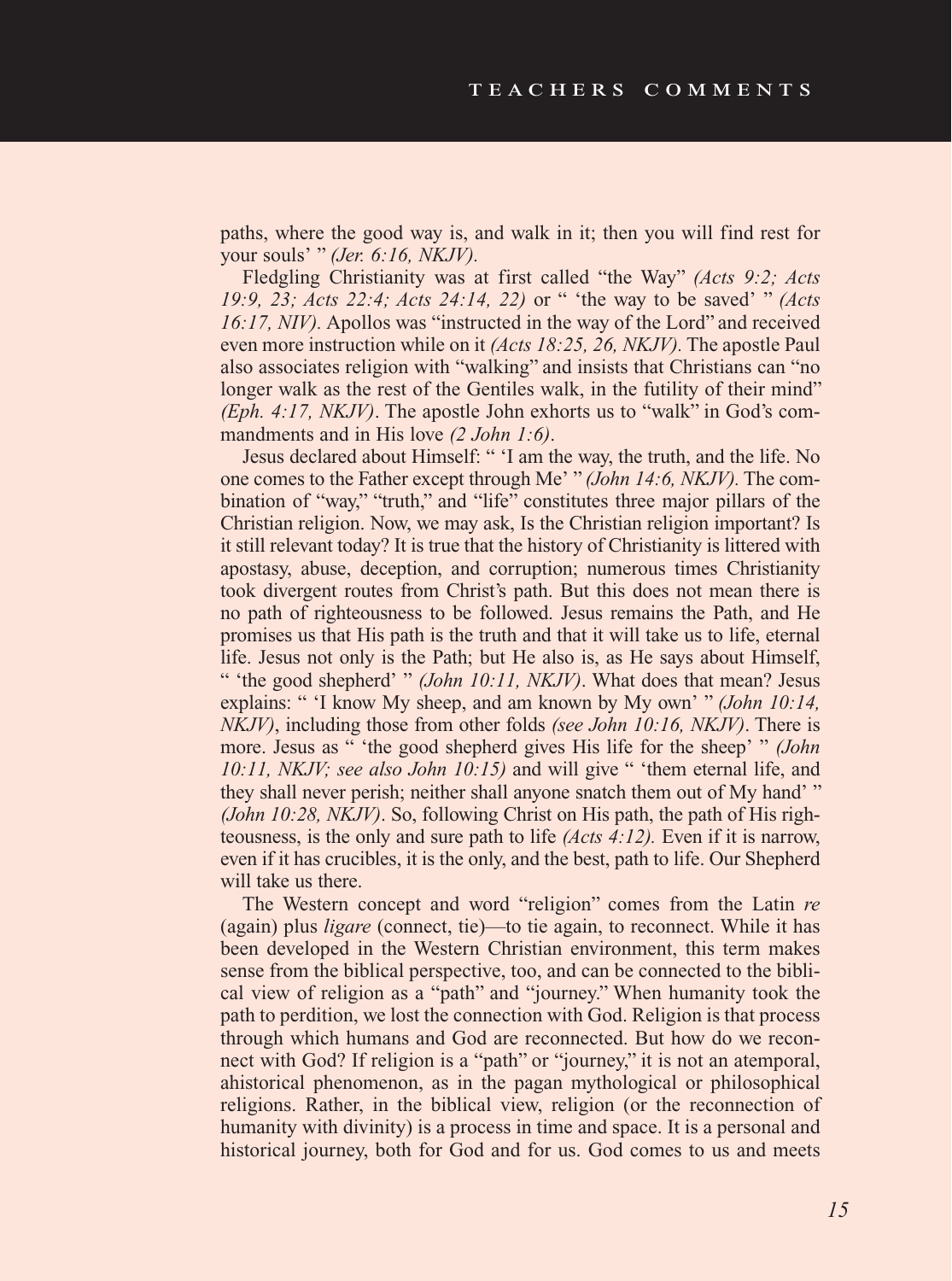us where we are, in history. Another difference between pagan and biblical religions is that in pagan religions people must clear a path for themselves, to find the way to the world of the gods, to earn their favors, to reconnect to them, or to steal their secrets or the secret to eternal life. In the biblical religion, on the contrary, it is God Himself who clears the path to us. He comes to us, seeking to save us, to take us back to the path of life, to take us back to Himself. In fact, He Himself becomes the Path and the Guide and the Shepherd. He walks with us through that valley, guiding us on that path of reconnecting to God. This is God's religion, the religion of grace!

# *Part III: Life Application*

**1. Examine the path of your life. What path are you on? What can you do to ensure you are on the path of righteousness that will lead you to eternal life?**

**2. Have you encountered other people on the same path as yours? Have you encountered people on a path leading the opposite way? What can you do to help others to choose the path of, and to, Jesus?**